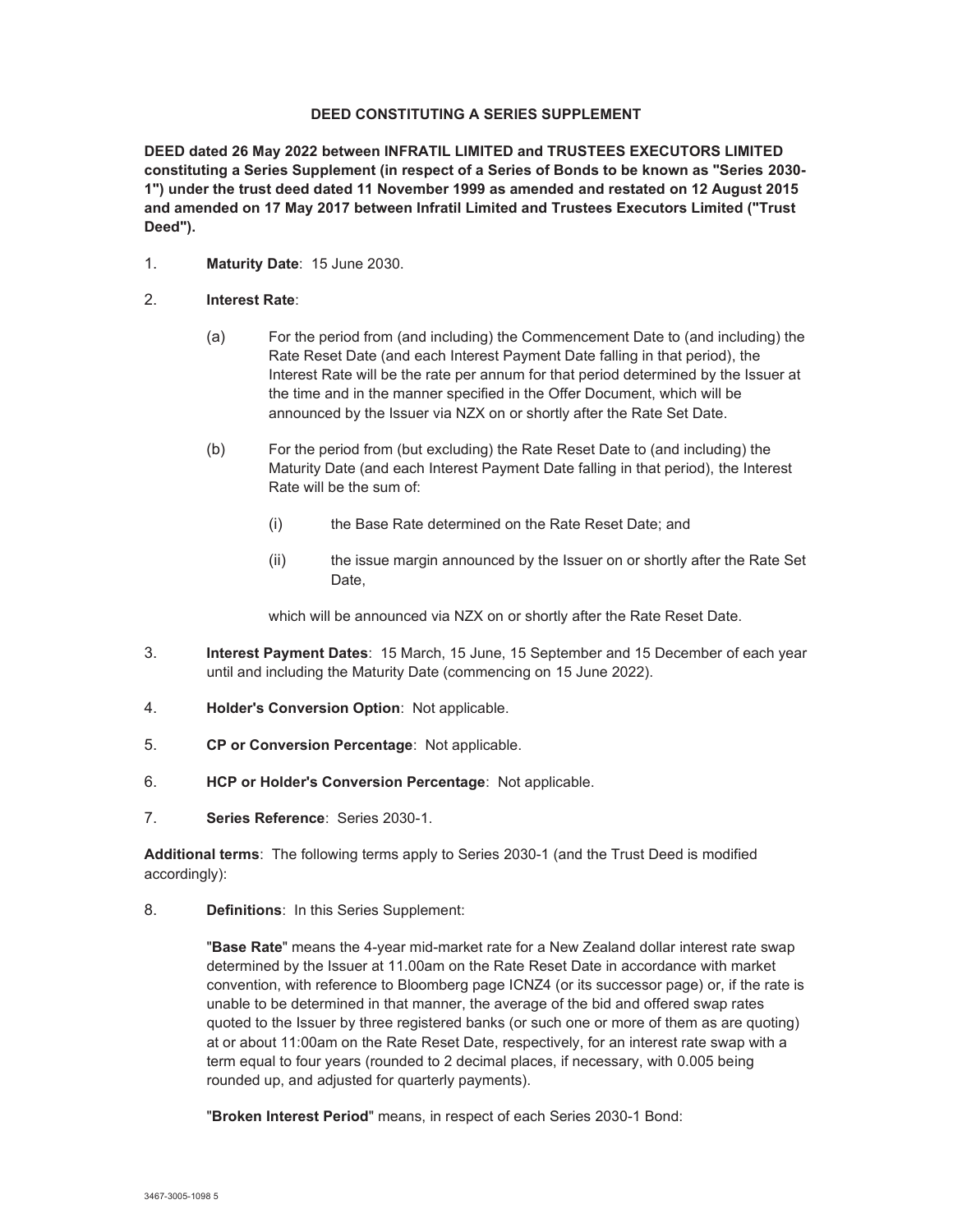- (a) the period from (and including) the Commencement Date to (but excluding) the first Interest Payment Date ("**First Payment Period**"); and
- (b) if the Series 2030-1 Bond is redeemed (i) at the election of a Holder in accordance with clause 6.2(d)(ii) of the Trust Deed or in accordance with paragraph 16 of this Series Supplement or (ii) at the election of the Issuer in accordance with clause 6.1(k) and (l) of the Trust Deed, in each case, prior to the Maturity Date on a day that is not an Interest Payment Date, the period from (and including) the most recent Interest Payment Date (or the Commencement Date if the first Interest Payment Date has not occurred) to (but excluding) the date of redemption ("**Early Termination Period**").

"**Commencement Date**" means in respect of each Series 2030-1 Bond, the date on which the initial Holder's subscription moneys were banked by the Registrar into the trust account operating in respect of the Series 2030-1 Bonds.

"**Issue Date**" means, in respect of each Series 2030-1 Bond, the date on which the Series 2030-1 Bond is issued.

"**Offer Document**" means the Indicative Terms Sheet dated 26 May 2022 prepared by the Issuer for the Series 2030-1 Bonds.

"**Rate Reset Date**" means 15 June 2026.

9. "**Rate Set Date**" means 2 June 2022.

## 10. **Series 2030-1 Bonds are not Convertible**:

- (a) The Series 2030-1 Bonds are not Convertible in any circumstance (whether at the election of the Issuer or the Holder), and the definition of "Bond" in the Trust Deed shall be construed accordingly in relation to the Series 2030-1 Bonds.
- (b) Clauses 6.1(a), 6.2(d)(i) and 16.4 of the Trust Deed shall not apply in relation to the Series 2030-1 Bonds.
- 11. **Interest payments**: Other than in respect of a Broken Interest Period, interest will be paid in respect of each Series 2030-1 Bond in equal amounts on each Interest Payment Date, calculated in accordance with the following formula:

#### 4 Interest Rate x Face Value

and clause 5.1(c) of the Trust Deed shall not apply.

12. **Accrual of interest in respect of Broken Interest Periods**: Interest in respect of each Series 2030-1 Bond for a Broken Interest Period will accrue in accordance with the following formula:

$$
InterestRate x Face Value x \frac{N}{365}
$$

Where:

"N" means: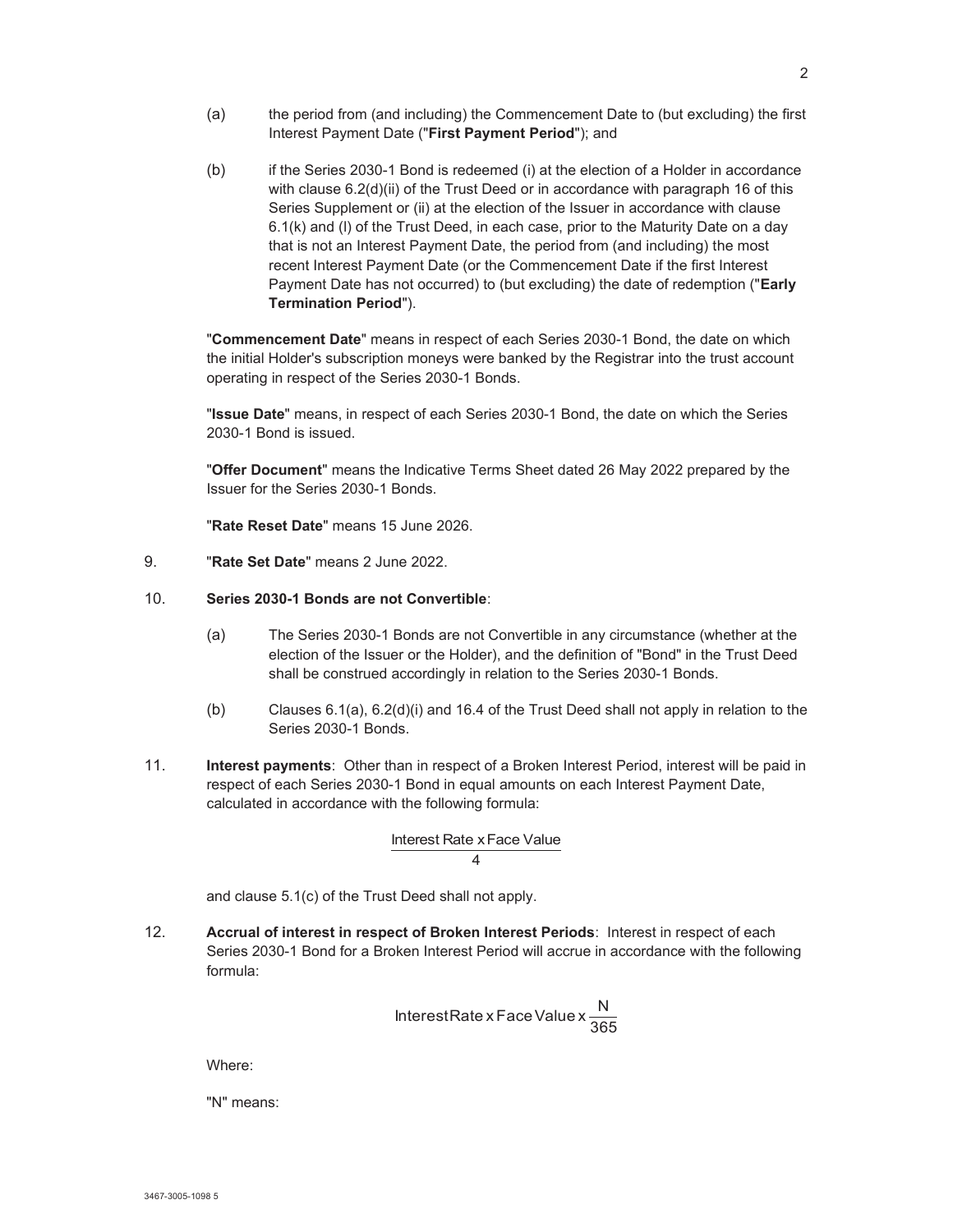- (a) in respect of the First Payment Period, the number of days from (and including) the Commencement Date to (but excluding) the first Interest Payment Date; and
- (a) in respect of an Early Termination Period, the number of days from (and including) the most recent Interest Payment Date (or the Commencement Date if the first Interest Payment Date has not occurred) to (but excluding) the date of redemption.
- 13. **First interest payment to initial subscriber**: The interest payment on the first Interest Payment Date will be made to the initial Holder of the Series 2030-1 Bond regardless of any transfer of the Series 2030-1 Bond prior to the first Interest Payment Date. In the case of the Series 2030-1 Bonds, the first Interest Payment Date is also the Issue Date, and there is no ability for an initial Holder to pay subscription moneys prior to the Issue Date. This means that the Commencement Date will be the same as the first Interest Payment Date, so the First Payment Period will have zero days in it, and the amount of interest to be paid on the first Interest Payment Date will be zero. Interest paid on the second Interest Payment Date (15 September 2022) and any subsequent Interest Payment Date will be calculated in accordance with paragraph 11 of this Series Supplement and paid to the person whose name appears on the Register as the Holder on the Record Date in respect of that payment.
- 14. **Financial covenant**: The Issuer covenants for the benefit of Holders of Series 2030-1 Bonds and, until such time as all of the Series 2030-1 Bonds have been redeemed in accordance with the Trust Deed, the Supervisor that, on the last day of each financial year and half-year of the Issuer (and, if at any time the Issuer has covenanted with any bank to comply with a balance sheet financial covenant on a day other than the last day of each financial year and half-year, then during the currency of that covenant such additional day or days) during the currency of Series 2030-1 Bonds, Borrowed Money Indebtedness of the Issuer Group shall not exceed 50% of Tangible Assets as at that date.
- 15. **Redemption**: The Issuer shall redeem each Series 2030-1 Bond for cash at its Face Value on the Maturity Date.
- 16. **Clause 8.2 replaced**: In relation to the Series 2030-1 Bonds, clause 8.2 of the Trust Deed shall not apply and the following clause shall apply in its place:

**Declaration by Supervisor**: At any time after the occurrence of any event specified in clause 8.1 (other than an event specified in clause 7.2(b) (only to the extent it relates to a breach by the Issuer to use its reasonable endeavours to ensure that the Ordinary Shares remain Quoted) or clause 7.2(g)), and while that event is continuing, the Supervisor may in its discretion and shall forthwith upon being directed to do so by a Special Resolution, by notice to the Issuer declare the Face Value of all Series 2030-1 Bonds together with accrued interest thereon (including any interest the payment of which has been suspended pursuant to clause 5.3) to be immediately due and payable, whereupon the Issuer shall immediately pay to the Holders of the Series 2030-1 Bonds the Face Value of the Series 2030-1 Bonds and accrued interest at the applicable Interest Rate to the date of redemption.

Nothing in this paragraph 16 affects the operation of clause 8.2 of the Trust Deed in respect of Bonds that are not Series 2030-1 Bonds.

17. **Interpretation**: Terms defined in the Trust Deed have the same meaning when used in this Series Supplement (except where modified herein or the context otherwise requires).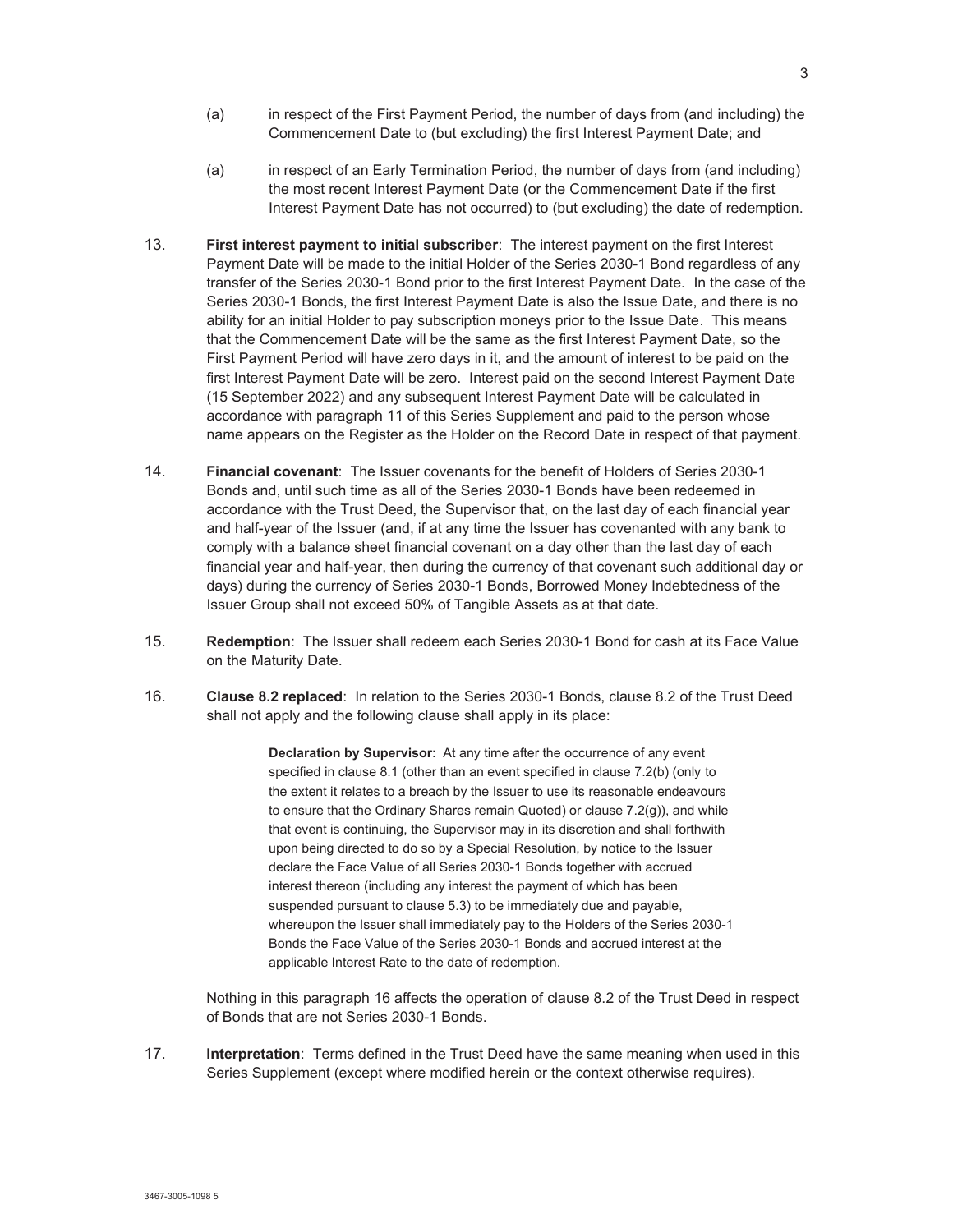18. **Confirmation**: The Issuer confirms that as at the date this Series Supplement is signed by the Issuer, the Issuer has, to the best of its knowledge and belief, complied with all material terms of the Trust Deed.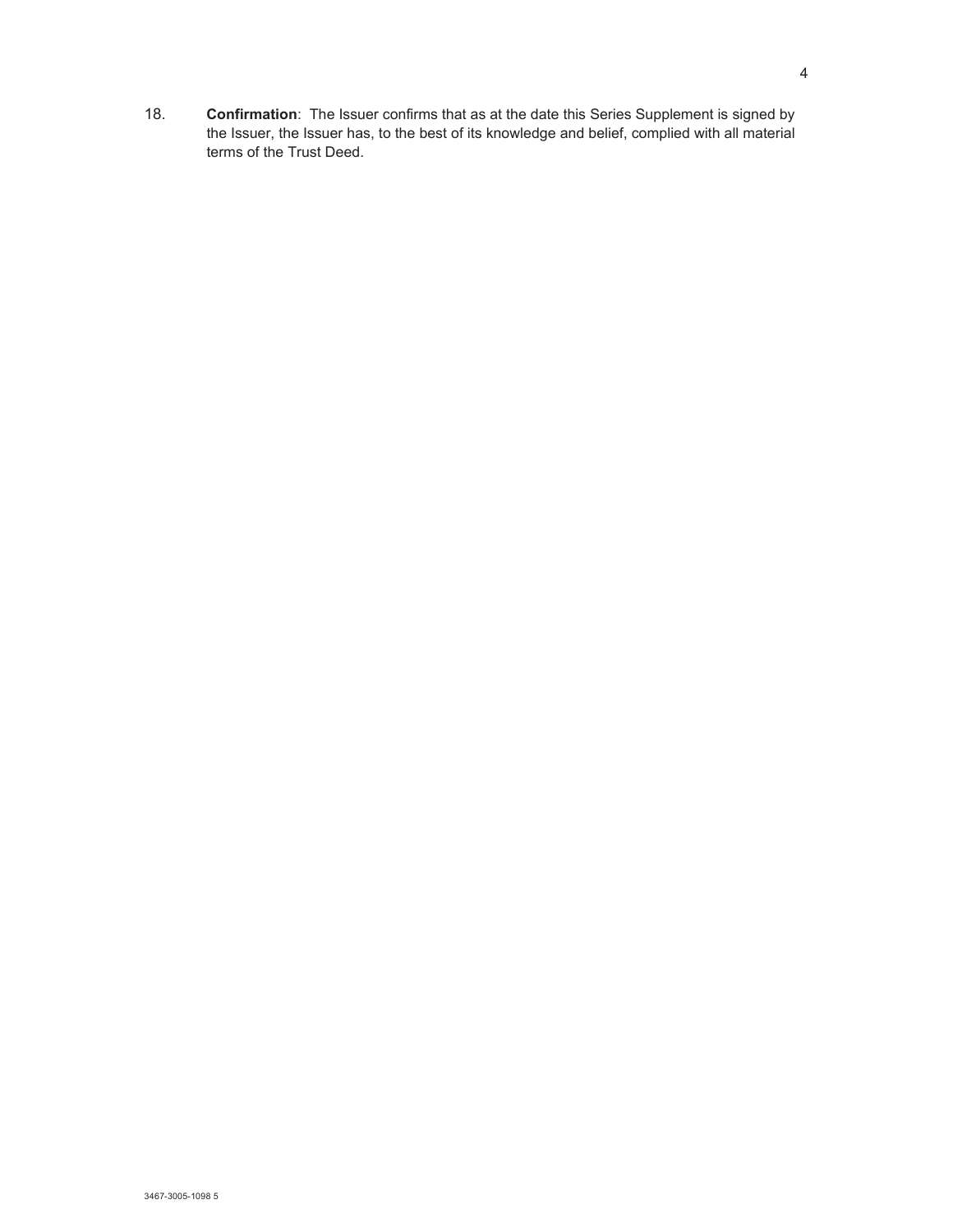**SIGNED** as a **DEED** on behalf of **INFRATIL LIMITED** by its attorney:

and witnessed by:

DocuSigned by: Phillippa Harford

Signature of attorney Phillippa Harford

Name of attorney

DocuSigned by:

Tom Robertson

29C7B1AB3BCF4DF. Signature of witness

Tom Robertson

Name of witness

Treasury & Risk Manager

**Occupation** 

wellington, New Zealand

City/town of residence

## **SIGNED** as a **DEED** by **TRUSTEES EXECUTORS LIMITED** by:

Signature of Director/Authorised Signatory Signature of Director/Authorised Signatory

Name of Director/Authorised Signatory Name of Director/Authorised Signatory

and witnessed by:

Signature of witness

Name of witness

**Occupation** 

City/town of residence